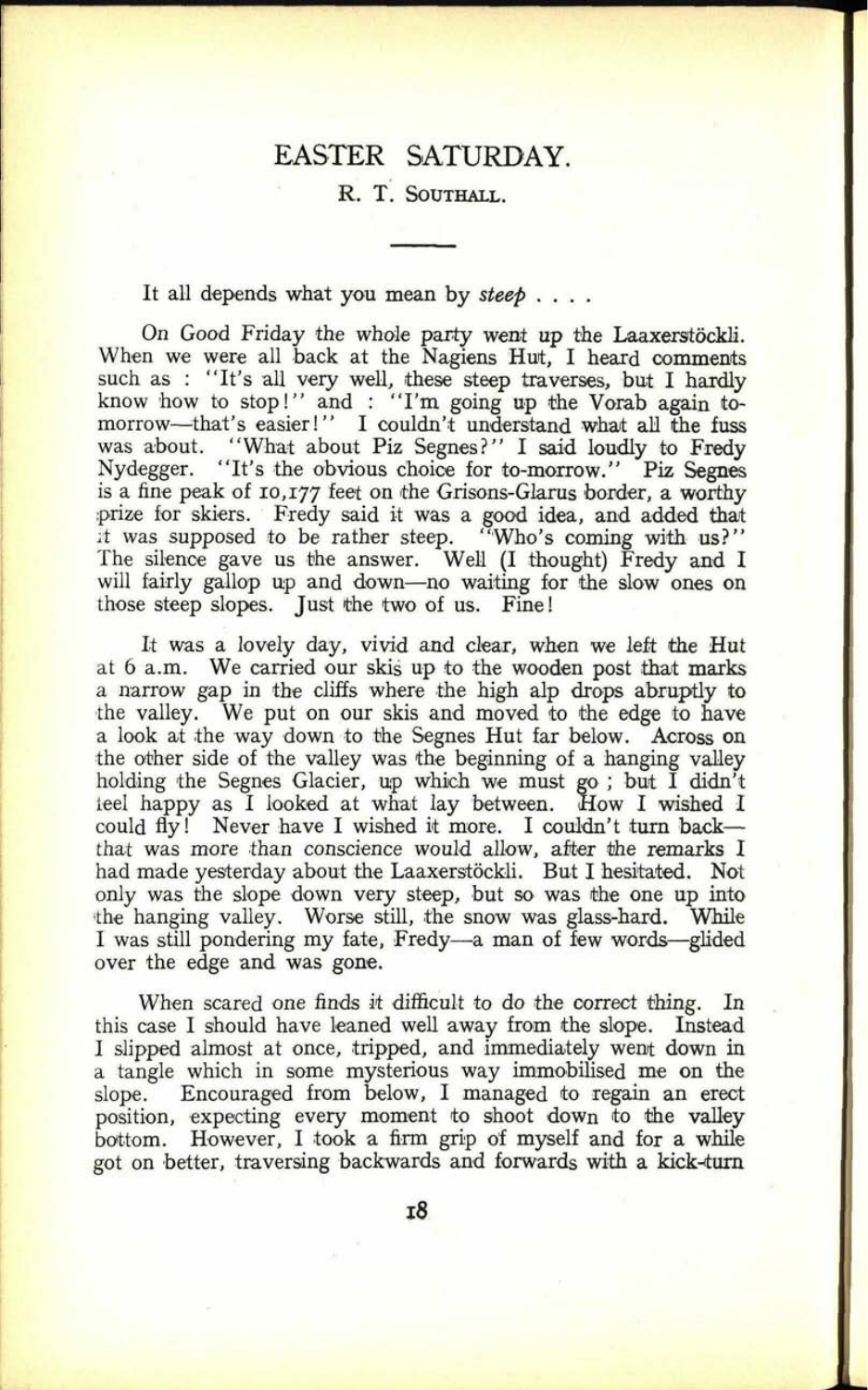at the end of each traverse. Then the slope steepened. Rock slabs restricted the ski-ing area and only side-slipping was possible. Seventy-five feet from the bottom I slipped again and went hurtling down upon Fredy, directly below. He tried to stop me and I cannoned into his legs. Much to my surprise he didn't fall over, and the rebound sent me bouncing away out of his reach. There was nothing more to stop me, and I flew on downwards at a considerable speed until the slope evened out at the bottom and I stopped. It took me some time to realise that I was unhurt. When I was quite sure of this I stood up, feeling a certain disappointment at having fallen so far without a scratch...

**29. 0179**

We put on skins and began the ascent. The slope was even steeper and icier than the one we had descended. It was impossible to get the points of the ski-sticks in, and the steel edges of the skis made no impression whatever. Fredy said it was impossible to traverse—we must go straight up. This meant leaning far forward and relying on the skins. I cannot speak for the skins, but the strain on myself, as we climbed slowly and painfully, was considerable. Every foot forward was one more added to the long slide backwards when one lost control. Across the top of the snowslopes above ran a long rocky rib. I wondered whether I would reach it before my leg-muscles collapsed altogether.

We reached the rib at last. To me it was like the lifebelt thrown to a drowning man—just before he goes down for the third time. We took off our skis and scrambled over the rocks into the upper valley. Here matters were easier. Again using skins, we crossed a big flat area called, the Segnes-Sura, a bog in summer, to where the slopes steepened on to the Segnes Glacier. This glacier runs down between Piz Atlas and Piz Segnes on the west and Piz Dolf on the east. The two former peaks send down tremendous cliffs to the glacier and the views were most impressive. Our summit, a crest of glittering ice, lay above these cliffs, and I wondered how we were to get to it.

I wondered even more when we reached the saddle between Piz Segnes and Piz Dolf. The way upward was obvious, and yet that funnel-like slope between two great rock walls looked steeper than anything we had seen so far. Also, it was surmounted by a cornice-not a big one, it is true, but still a cornice. Fredy 'didn't look at it for long. He turned his skis and started zigzagging up inside the funnel. There was nothing to do but follow, so I put my skis in his tracks and moved upward.

At every kick-turn I thought I should topple over backwards -either that, or the snow would give way beneath my one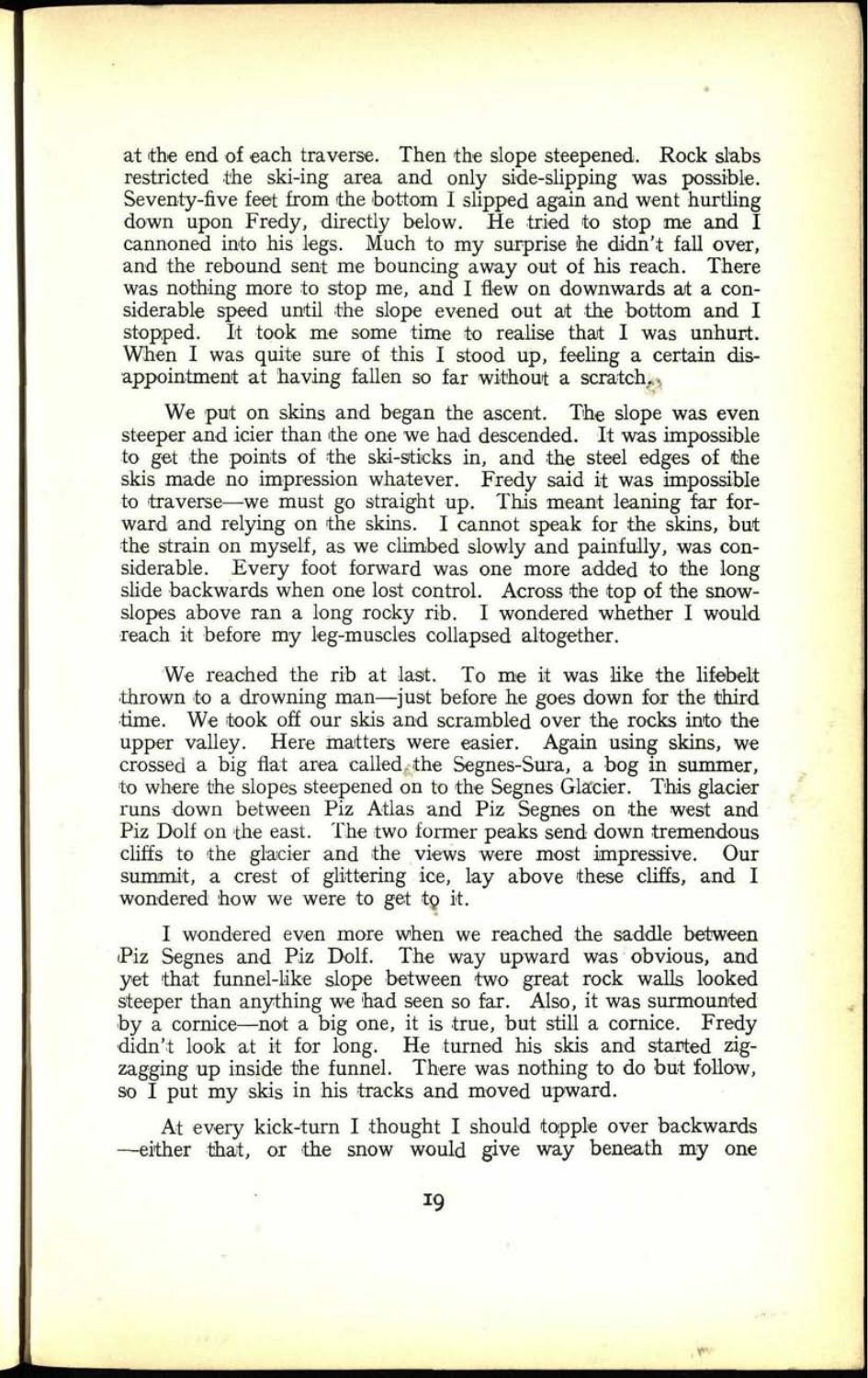delicately-placed ski. But neither disaster occurred, and I reached the point where Fredy had turned the cornice-edge, at the lefthand side of the funnel's rim. The slope fell very steeply from the edge. Gingerly I put skis round it. There seemed to be nothing at all on the other side. I looked down at the cornice edge running away at an alarming angle below me, and thought unhappily of the long fall if I slipped or the edge broke. Very slowly I see-sawed round with only a few inches of my skis on the snow and the ends waving nakedly in mid-air. The snow held. At last I was round. I heaved a sigh of relief—but this was premature. The steep slope beyond was exposed to the freezing wind, and was ice-hard. <sup>I</sup> saw Freddy well up to the left, sitting on some rocks and waiting ipatiently. From what I had seen from below, I knew that the acy slope ended in those ugly cliffs dropping to the Segnes Glacier. A slip now was something not even to be thought about. To say that I was careful would be an understatement. I got across somehow and collapsed at Fredy's side. When he announced that we should leave our skis here I could hardly believe my ears.

Beyond the rocks a steep and narrow arête led to the splendidlycorniced summit. We kicked steps and reached the top at II. All around was <sup>a</sup>wonderful view. In a great sweep to the south rose hundreds of peaks, from which we could pick out the distant Berninas and even the rugged giants of the Valais. Most exciting of all was to look straight down at Elm in the Serfntal seven thousand feet below.

Time flew and we began to feel cold. Fredy suggested going back for our skis so that we could ski along the north ridge of Piz Segnes to Piz Sardonna. Fortunately it wasn't difficult to persuade him that it would be rather tiring to fetch the skis ; we went on foot. Much of the ridge had been blown clear of snow, but there were drifts in which we floundered helplessly. Hard work indeed-but safe, quite safe. From this second summit, 10,020 feet, we looked right down into the Calfeisental to the east, another deep and impressive valley which reaches to the Rhine at Bad Ragaz.

We spent two hours on the tops before going back to rejoin the skis. This was not a meeting to which I was looking forward. However, sun and a south wind had by now considerably altered conditions, and where there had been ice the snow was soft and sometimes sticky. Having waxed our skis well at the saddle, we had a wonderful downhill run of over two miles ; and on the steep slopes near the Segnes Hut I found it hard to recall the ardours of the morning.